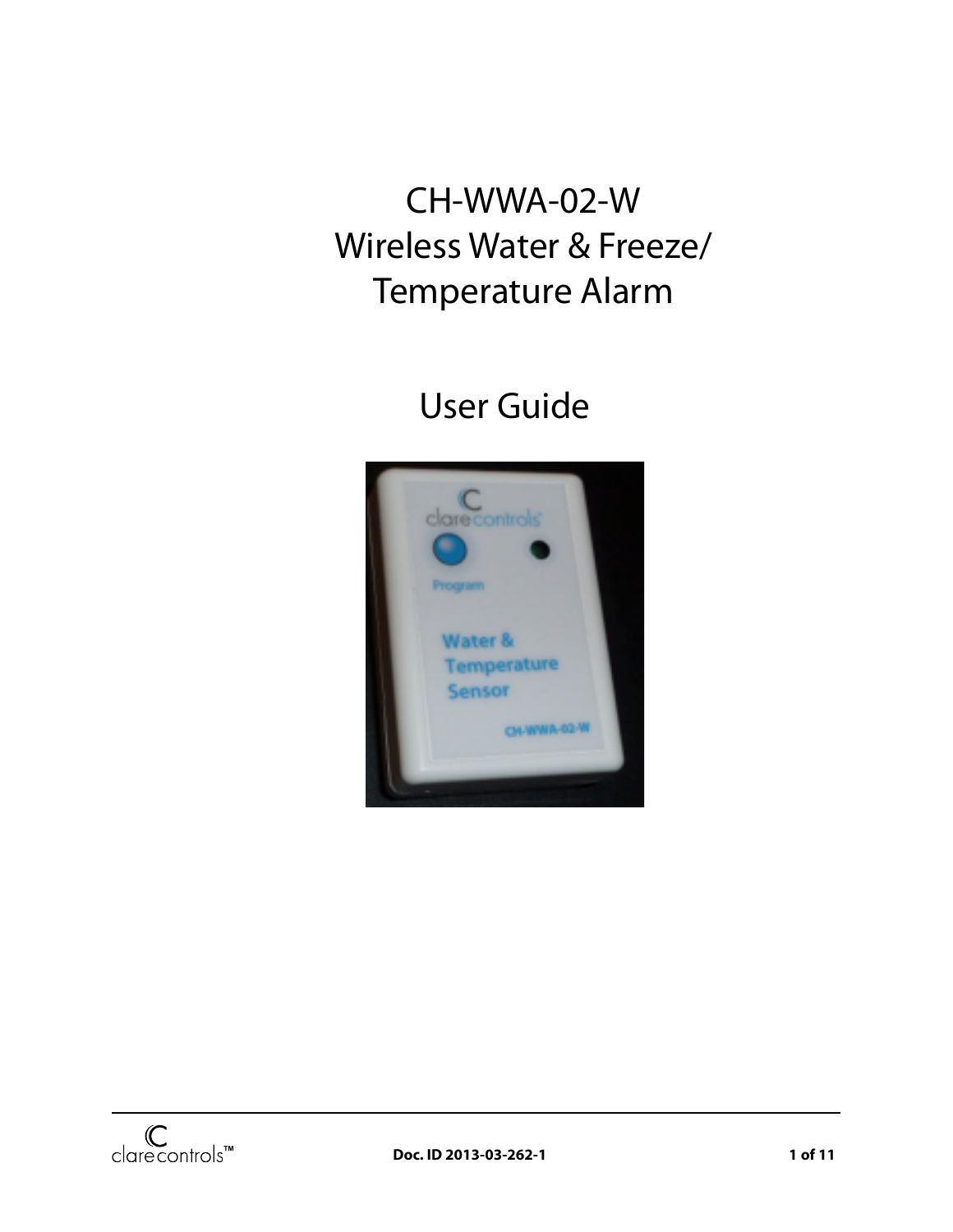Clare Controls™ makes no warranties with respect to this document and disclaims any implied warranties of merchantability, quality, or fitness for any particular purpose. The information in this document is subject to change without notice. Clare Controls reserves the right to make revisions to this publication without obligation to notify any person or entity of any such changes.

Trademarks or brand names mentioned herein are trademarks or registered trademarks of their respective owners. CAVU Pro is a trademark of videoNEXT Network Solutions, Inc.

THE INFORMATION IN THIS PUBLICATION IS PROVIDED ON AN AS-IS BASIS.

CLARE CONTROLS DISCLAIMS ALL WARRANTIES WITH REGARD TO THIS DEVICE, INCLUDING ALL IMPLIED WARRANTIES OF MERCHANTABILITY AND FITNESS.

IN NO EVENT SHALL CLARE CONTROLS BE LIABLE FOR ANY SPECIAL, INDIRECT OR CONSEQUENTIAL DAMAGES OR ANY DAMAGES WHATSOEVER RESULTING FROM LOSS OF USE, DATA OR PROFITS, WHETHER IN AN ACTION OF CONTRACT, NEGLIGENCE OR OTHER TORTUOUS ACTION, ARISING OUT OF OR IN CONNECTION WITH THE USE OR PERFORMANCE OF THIS DEVICE.

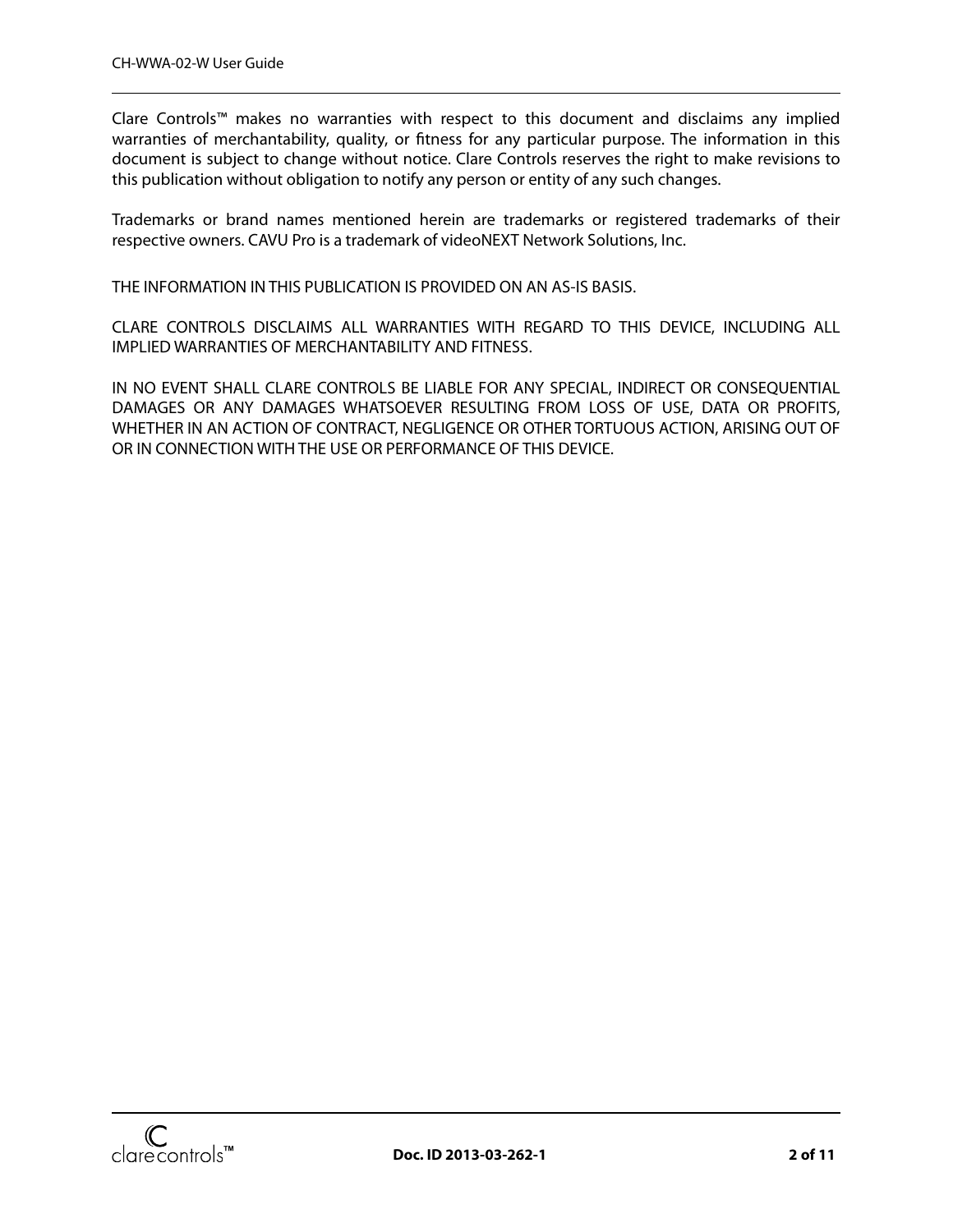## **TABLE OF CONTENTS**

| Chapter 3: Using the CH-WWA-02W in a Z-WaveTM Network6 |
|--------------------------------------------------------|
|                                                        |
|                                                        |
|                                                        |
|                                                        |
|                                                        |
|                                                        |
|                                                        |
|                                                        |
|                                                        |
|                                                        |
|                                                        |
|                                                        |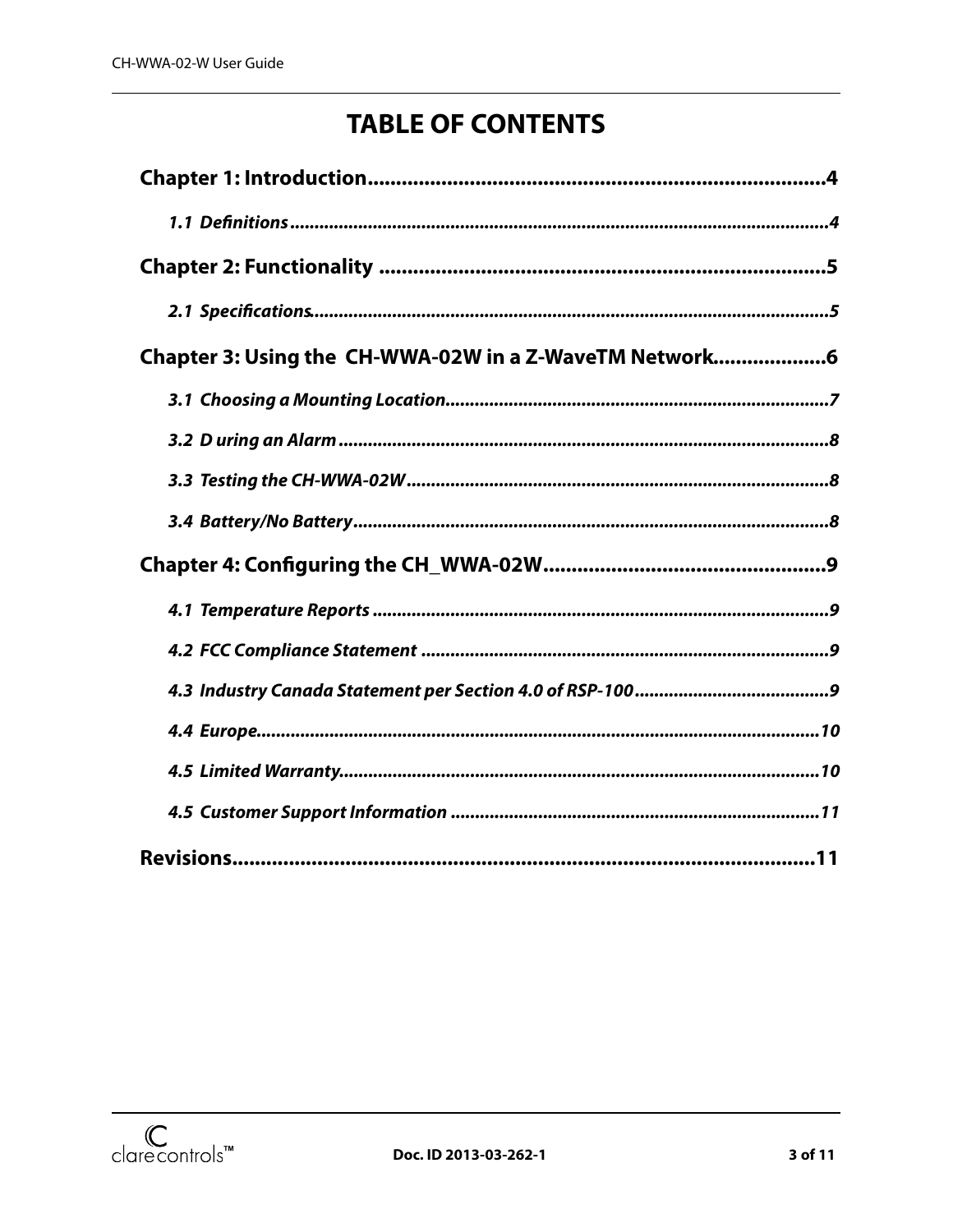### <span id="page-3-0"></span>**Chapter 1: Introduction**

Clare Controls is proud to present the Wireless Water & Freeze / Temperature Alarm Sensor. This product will help to provide you with peace of mind and the protection you expect. Leaking pipes, corroded water heaters, fixturesin bathrooms and laundry rooms, refrigerator drip pans, etc., can all cause water damage.

The CH-WWA-02-W is a Z-wave<sup>™</sup> enabled device that will send a water alert on your Z-wave<sup>™</sup> network. Devices performing other functions and from other manufacturers can also be part of your Z-WaveTM network and can at as repeaters to extend your network range.

#### <span id="page-3-1"></span>**1.1 De!nitions**

The following terms are commonly used throughout this guide.

- **• Exclusion** removing from a Z-wave network
- **• Inclusion** adding to a Z-wave network
- **• Associations** a devices relationship with other devices in the Z-Wave network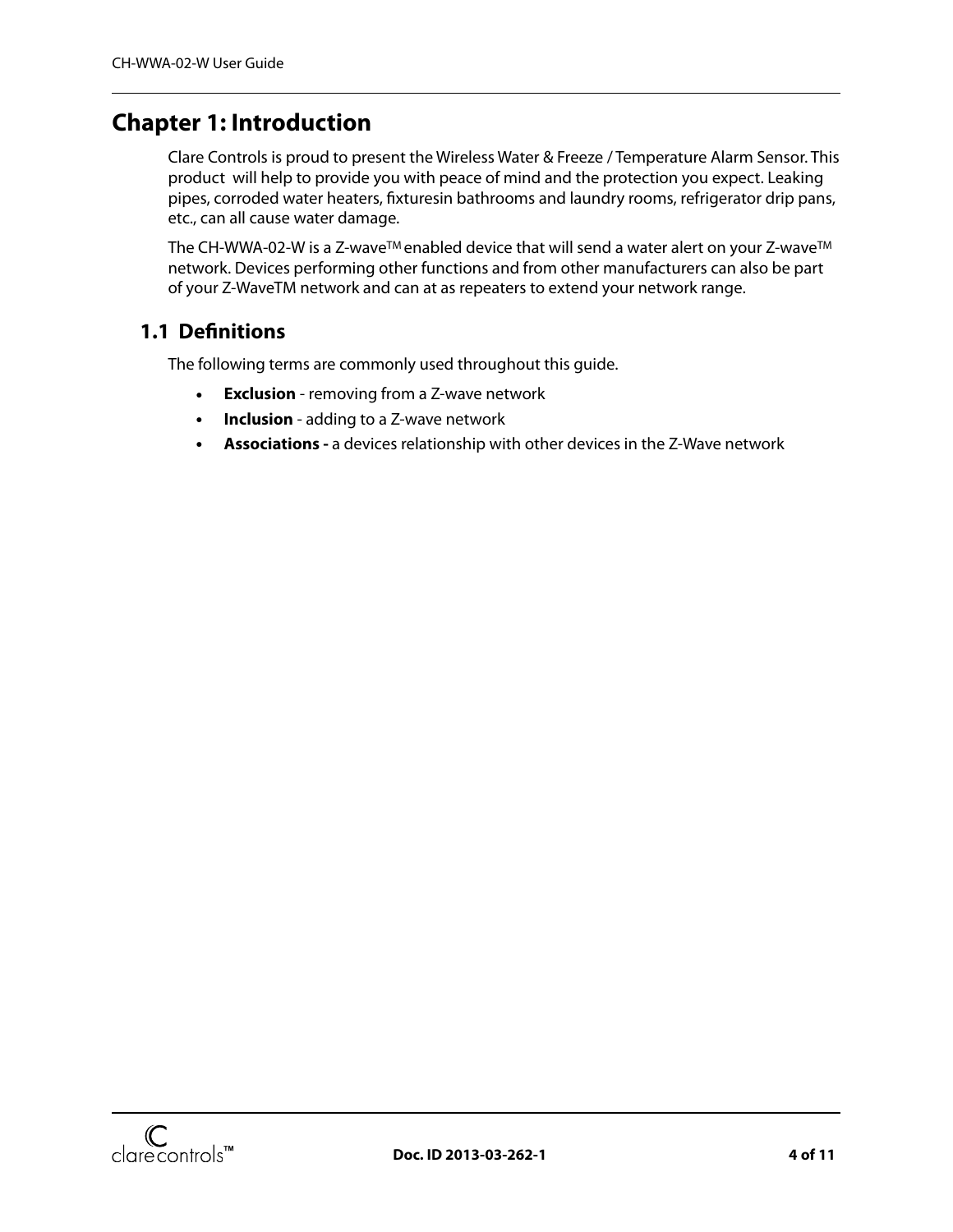## <span id="page-4-0"></span>**Chapter 2: Functionality**

The CH-WWA-02W alarms when water is detected and will also provide a Z-Wave™ alarm signal when the temperature drops below a low temperature setpoint or rises above a high temperature setpoint.

The CH-WWA-02W functionality is based on wireless (RF) transmissions. Any wireless transmission can be subject to RF interference and, although unlikely, this interference may cause the unit to not operate as intended.

Information provided in this guide is for your convenience and may be superceded by updates. The specifications and this guide are subject to change without notice. It is your responsibility to ensure that the CH-WWA-02W meets your specifications.



The CH-WWA-02W must not be used in life support and/or safety applications.

## <span id="page-4-1"></span>**2.1 Speci!cations**

| <b>Name</b>              | <b>Definition</b>                                                                    |  |  |
|--------------------------|--------------------------------------------------------------------------------------|--|--|
| Power                    | Two AA alkaline batteries                                                            |  |  |
| <b>Battery Life</b>      | Calculated to be 1 to 2 years with no alarms and default Z-Wave™<br>network settings |  |  |
| Frequency<br>Range       | 908.4MHz (US); 868.4 MHz (EU)                                                        |  |  |
| Distance<br>Range        | Max 100 ft. line of sight in unobstructed environment                                |  |  |
| Size (LxWxD)             | 3" (76mm) x 2.1" (53mm) x 1.1" (30mm)                                                |  |  |
| Product<br>Weight        | $0.24$ lb $(109q)$                                                                   |  |  |
| Operating<br>Temperature | $-10^{\circ}$ C (14F) to $+70^{\circ}$ C (158F)                                      |  |  |
| Reported<br>Temperature  | Reported temperature is at the unit and has a $+/- 2$ degC accuracy                  |  |  |
| System<br>Requirement    | Any Z-Wave™ enabled network and controller                                           |  |  |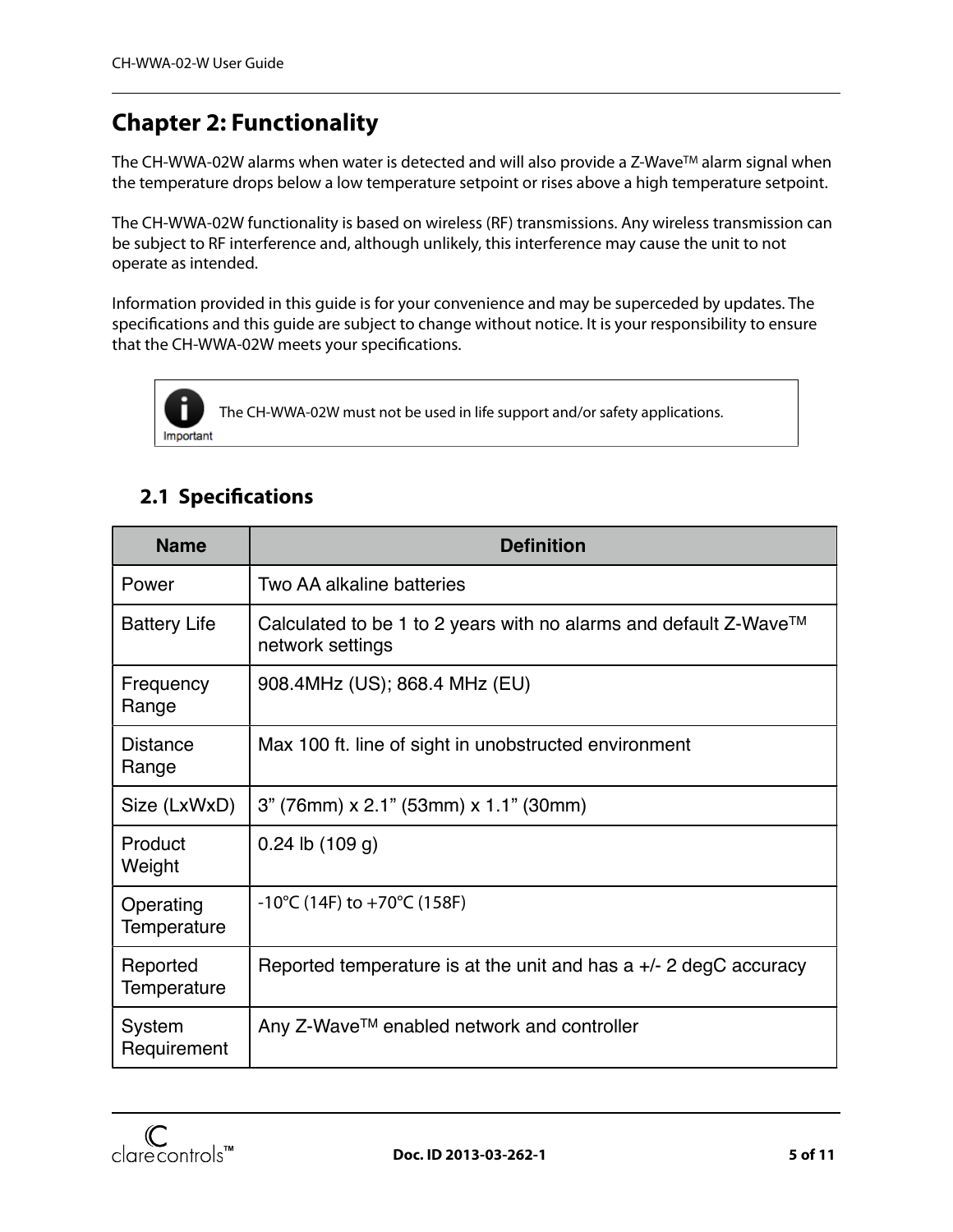## <span id="page-5-0"></span>**Chapter 3: Using the CH-WWA-02W in a Z-WaveTM Network**

The Program Switch is used for Inclusion (including) or Exclusion (excluding) of the CH-WWA-02W in a Z-Wave<sup>TM</sup> network. Refer to your controller's User Manual for specific details on network inclusion, exclusion and association.

Inclusion in (adding to) a network:

- a. Set up the inclusion mode at the controller.
- b. Briefly press the switch once and the controller will indicate the unit has been included in the network.

Also, the LED will blink when the inclusion completes.

NOTE: Inclusion and exclusion are always done at normal transmit power mode.

Exclusion from (removing from) a network:

- a. Set up the exclusion mode at the controller.
- b. Press and hold the switch for approximately 2 seconds until the controller indicates the unit has been removed from the network. The LED will blink when the exclusion completes.

#### Associations:

Once in a network, a controller can be used to associate the CH-WWA-02W with other devices in the Z-Wave**TM** network, such as a light or another remote audible alarm. Refer to your controller's documentation on how to associate CH-WWA-02W with another device in your network.

The CH-WWA-02W supports three association groups with a maximum of 5 devices in each group. Basic Set commands are sent at 30-minute intervals to the associated groups while alarms are active.

- A Basic Set Command is sent to the associated nodes, if any, assigned to Group1 to indicate that EITHER a Water Alarm OR Heat Alarm (under or over temperature) is active.
- A Basic set Command with value = 0xFF is sent to the associated nodes, if any, assigned to Group 2 to indicate that a Water Alarm is active.

When the water alarm is cleared by drying the contacts, one additional report with value  $=$ 0x00 is sent.

- A Basic Set Command is sent to the associated nodes, if any, assigned to Group 3 to indicate that a Temperature Alarm (over or under temperature) is active.

When the temperature alarm is cleared due to temperature change, one additional report with value  $= 0x00$  is sent.

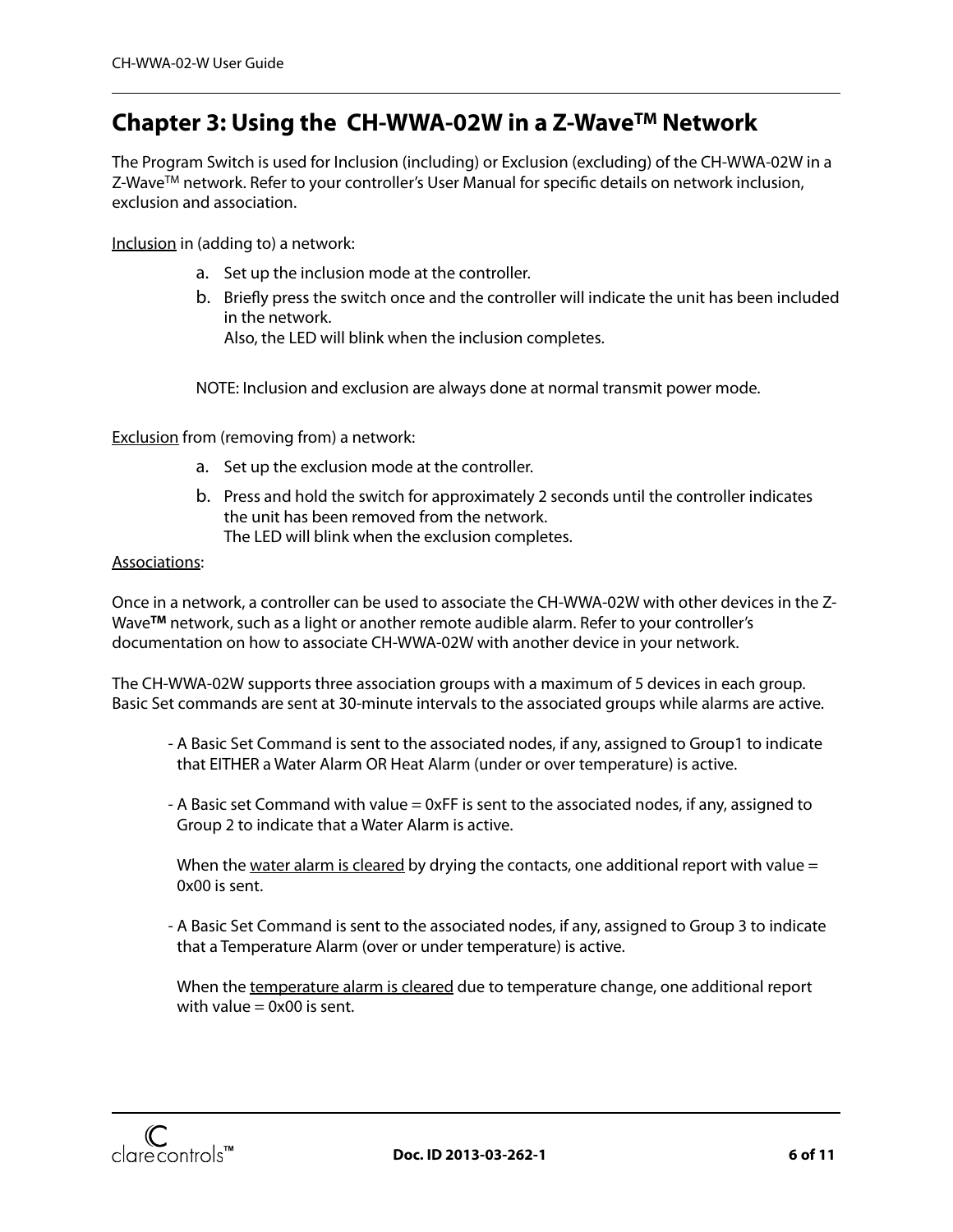#### Node Info / Keep Alive:

While not in a network, the CH-WWA-02W will send the Z-Wave<sup>TM</sup> Node information frame when the switch is briefly pressed. This is primarily used for inclusion as described above. The node information frame will also be sent while in network when the switch is pressed and held for 2 seconds.

In either case, the CH-WWA-02W will 'stay awake' for approximately 30 seconds after this to allow time for configuration commands from the controller. Refer to the following Status indications for LED feedback.

#### **Wakeup Notification**

The CH-WWA-02W will wakeup and send a notification every 4 hours (default) to allow a controller to query and update the status of the unit. A brief switch press while in network will also cause the CH-WWA-02W to wakeup and send a notification. The device stays awake for 5 seconds during this time or longer if communicating with the controller.

| Number of Blinks                                               | Meaning                                                               |  |  |
|----------------------------------------------------------------|-----------------------------------------------------------------------|--|--|
| <b>Fast Blinks, Normal Operation</b>                           |                                                                       |  |  |
|                                                                | Wakeup notification sent (after quick switch press while in Network)  |  |  |
|                                                                | Water Alarm                                                           |  |  |
| 3                                                              | Temperature Alarm (either high or low set point triggered)            |  |  |
| 4                                                              | An active alarm has been cleared (when a water alarm or a temperature |  |  |
|                                                                | alarm is no longer active)                                            |  |  |
| 5                                                              | Low Battery (repeated approx. every 40 seconds)                       |  |  |
| Slow Blinks After Battery Replacement or Inclusion / Exclusion |                                                                       |  |  |
|                                                                | In-Network (also, after button held while in-Network)                 |  |  |
| 3                                                              | Out of Network (also given if inclusion was not completed)            |  |  |

#### Status LED Indications**\***:

**\***If the LED remains continually on after inserting a battery, remove the battery and contact Clare Controls customer service.

#### <span id="page-6-0"></span>**3.1 Choosing a Mounting Location**

The CH-WWA-02-W is suitable for use in dry, interior locations only.

- a. Avoid placing unit close to a metal frame, or other metal enclosures that may affect RF range.
- b. Place the unit so that any leaks that may occur will not drip directly on the unit.

Recommended CH-WWA-02W uses include: Under sinks, next to Sump pumps, Water Heaters, Laundry Room, Bathroom Floor, Storage Area, Garage, Utility Sink, Vacation/Recreation homes, Boats, etc.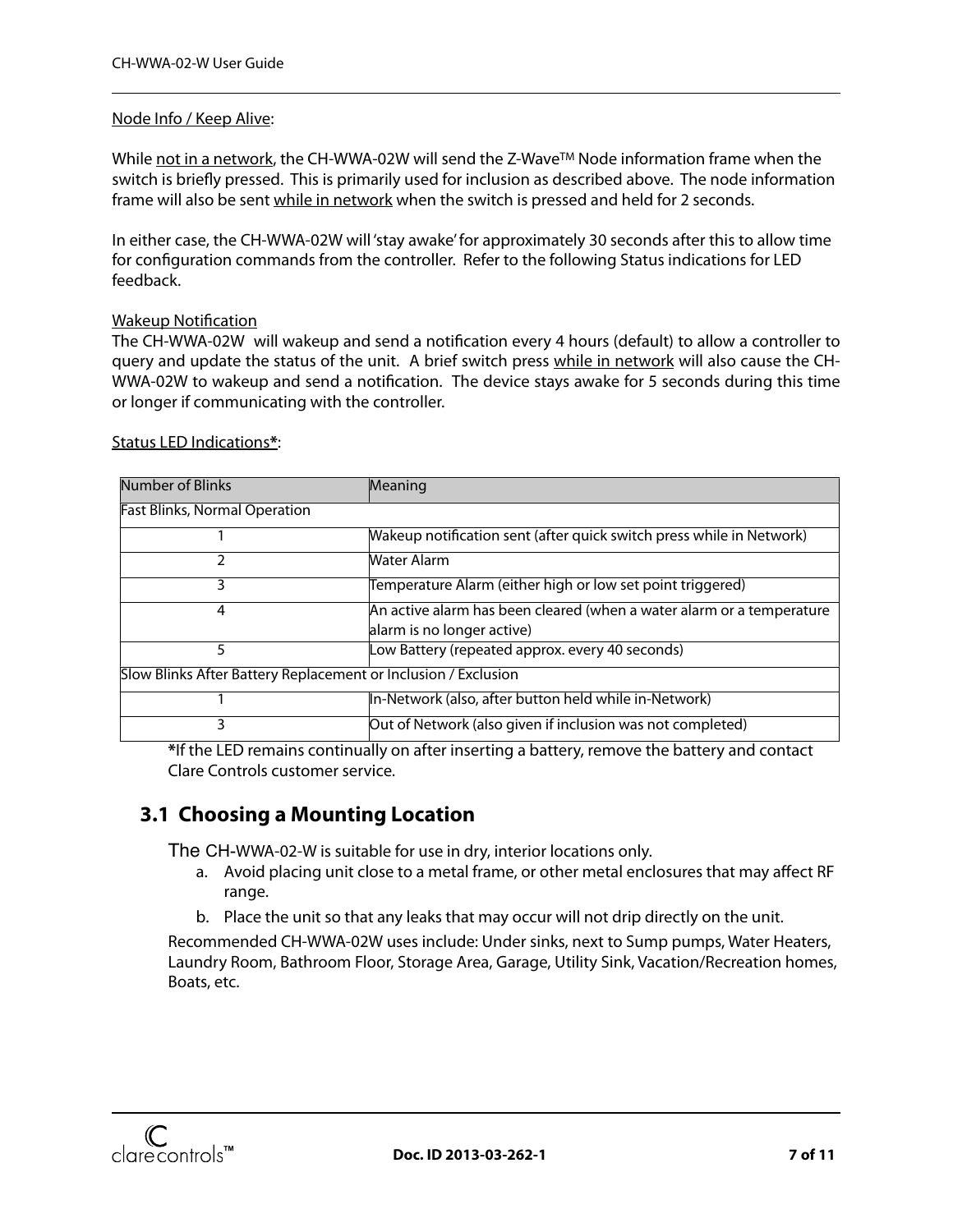#### <span id="page-7-0"></span>**3.2 D uring an Alarm**

If the unit detects water at the monitoring location or detects an over/under-temperature condition, the unit will send an alert message(s) to the Z-Wave<sup>TM</sup> network (if included in the network).

The type of alert message sent depends on how you configured the CH-WWA-02W.

- If you configured associations, the system will send Basic set messages as described above under Associations.
- If you configured Water or Heat Alarms (via alarm Command Class V2 set commands), then the CH-WWA-02W will send alert message to the Node ID that configured the alarm.

You may configure and send both Association alert messages and Alarm alert messages. Drying the sensor contacts will clear the Water Alarm. If an over/under temperature Alarm occurred and the temperature alarm conditions are no longer present, the system sends an 'alarm clear' message to the Z-Wave<sup>TM</sup> network (if included in the network).

Additionally, depending on your  $Z$ -Wave<sup>TM</sup> controller, it is possible to receive a remote alert. For example, with some gateway controllers, you can receive an email or cell phone text message when an alarm is activated. Also, depending on your specific controller's capabilities, you will be able to remotely check the status of any C\_WWA-02W in your network.

#### <span id="page-7-1"></span>**3.3 Testing the CH-WWA-02W**

- a. Moisten a paper towel and place it over both of the sensor metal pads on the water sensor until you observe two quick LED blinks. The water alarm indication may take up to 4 or 5 seconds. Continue to hold moisture to the contacts for several seconds after LED blinks to cause the water valves to close.
- b. If the LED fails to blink, your battery may be old, dead or incorrectly installed, the sensor may not be moist enough, or the water sensor may be damaged. If you see the LED blink, remove the moistened paper towel and clean the small metal pads of any water residue and the LED should blink four times. You can then add the CH-WWA-02W to your Z-WaveTM network using your controller.

#### <span id="page-7-2"></span>**3.4 Battery/No Battery**

The CH-WWA-02W will send an alert on the Z-Wave<sup>TM</sup> network at regular intervals when it detects a low battery condition. In addition, it will periodically blink the LED. Your controller may be able to be configured to monitor the unit's wake up notifications. If these stop, then this might also be an indication that the battery has died or that transmissions from the CH-WWA-02W are no longer being received.

After a water leak, ensure there is no moisture in the unit and around the battery. Do not install batteries that appear damaged or unsealed. When replacing batteries, the water seal may be broken around the screws. We recommend after screwing the parts back together, to use some sealant, such as silicone caulk, around the screws.

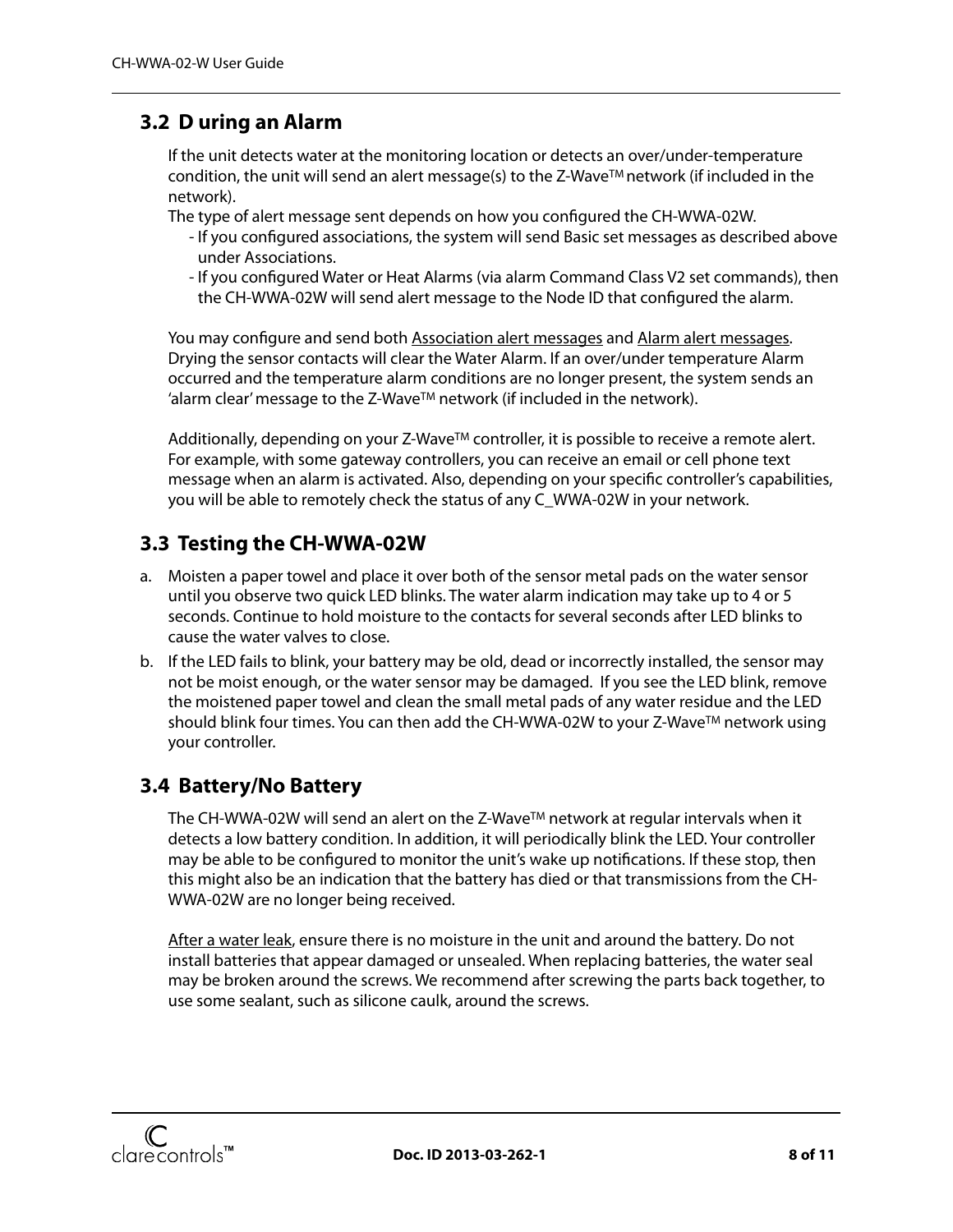### <span id="page-8-0"></span>**Chapter 4: Con!guring the CH\_WWA-02W**

You can configure the high and low temperature set points in the CH-WWA-02W. The low temperature set point:

- must always be set at least two degrees below the high temperature set point, and

- cannot be set less than -10 degrees C.

The high temperature set point cannot be set greater than 70 degrees C.

You can configure the temperature set points via a 'smart' controller after inclusion (details are provided in the technical appendix).

#### <span id="page-8-1"></span>**4.1 Temperature Reports**

If your controller sends the wakeup interval set command, the controller will also become the Wakeup Master node. The CH-WWA-02W will automatically send temperature reports to the Wakeup Master node within a half hour of a 1 degree C change in temperature.

#### <span id="page-8-2"></span>**4.2 FCC Compliance Statement**

This device complies with Part 15 of the FCC Rules. Operation is subject to the following two conditions:

1. This device may not cause harmful interference, and

2. This device must accept any interference received, including interference that may cause undesired operation. Contains Transmitter Module FCC ID: XCT-Z3US.

**FCC Warning (Part 15.21)**. Changes or modifications not expressly approved by the party responsible for compliance could void the user's authority to operate the equipment.

**FCC Interference Statement (Part 15.105 (b))**. This equipment has been tested and found to comply with the limits for a Class B digital device, pursuant to Part 15 of the FCC Rules. These limits are designed to provide reasonable protection against harmful interference in a residential installation. This equipment generates, uses and can radiate radio frequency energy and, if not installed and used in accordance with the instructions, may cause harmful interference to radio communication.

However, there is no guarantee that interference will not occur in a particular installation. If this equipment does cause harmful interference to radio or television reception, which can be determined by turning the equipment off and on, the user is encouraged to try to correct the interference by one of the following measures:

- Reorient or relocate the receiving antenna,
- Increase the separation between the equipment and server,
- Connect the equipment into an outlet on a circuit different from that to which the receiver is connected.
- Consult the dealer or an experienced radio/TV technician for help.

#### <span id="page-8-3"></span>**4.3 Industry Canada Statement per Section 4.0 of RSP-100**

The term "IC:" before the certification/registration number only signifies that the Industry Canada technical specifications were met. **Section 7.1.5 of RSS-GEN**. Operations is subject to the following two conditions:

1- This device may not cause harmful interference, and

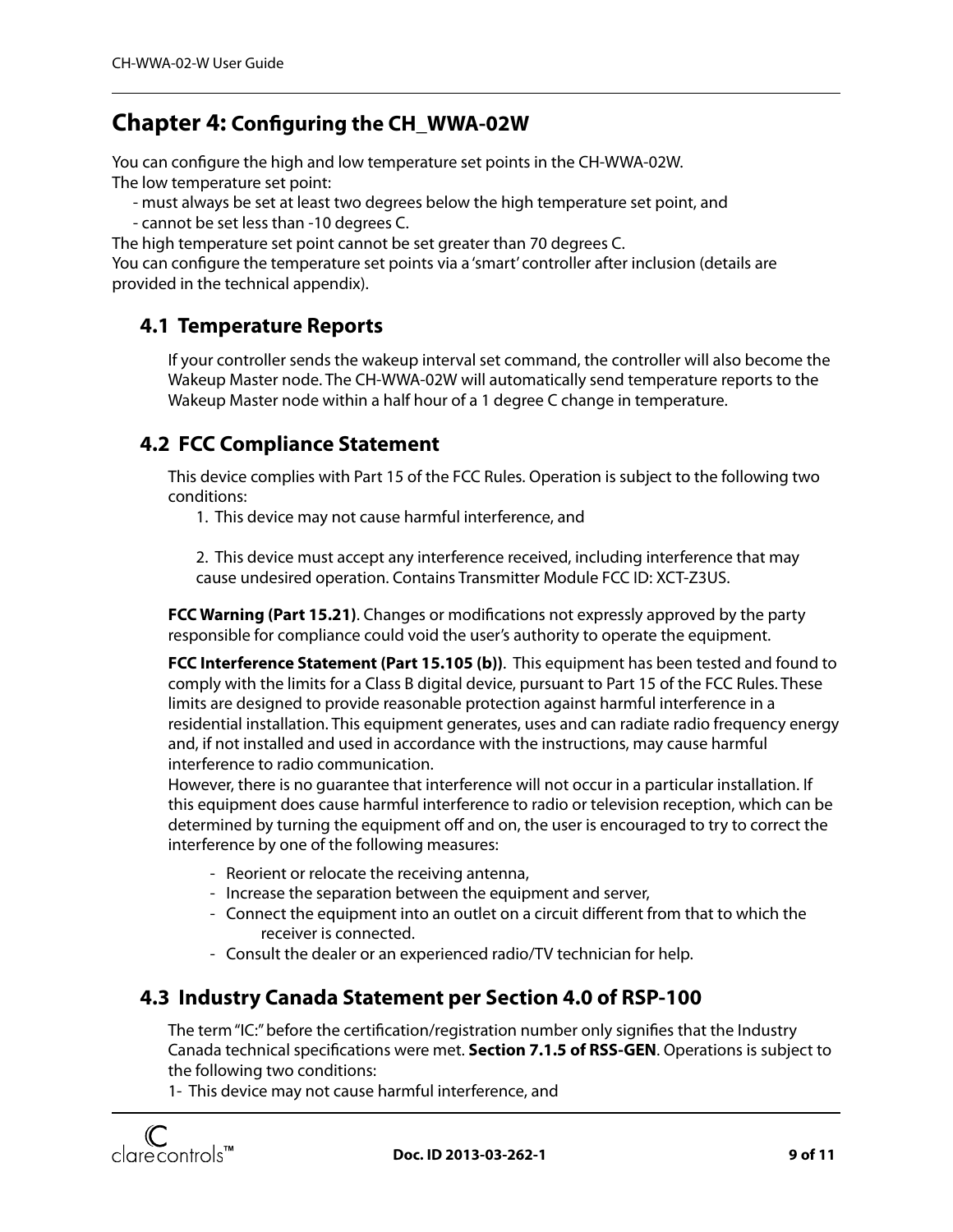2- This device must accept any interference received, including interference that may cause undesired operation.

 From section 5.2, RSS-Gen, Issue 2, June 2007 Equipment LabelsL Contains IC: 8156A-Z3X From Section 7.1.1 Rss-Gen, Issue 2, June 2007

- a) The host device, as a stand-alone unit without any separately certified modules, complies with all applicable Radio standards Specifications.
- b) The host device and all the separately certified modules it contains jointly meet the RF exposure compliance requirements of RSS-102AA, if applicable.
- c) the host device complies with the certification labeling requirements of each of the modules it contains.

#### <span id="page-9-0"></span>**4.4 Europe**

The CH-WWA-02W module has been certified for us in European countries. Test standard: ETSI EN 300 328 V1.7.1 (2006-10)



The Waste Electrical and Electronic Equipment (WEEE) directive (2002AA/96/EC) was approved by the European Parliament and the Council of the European Union in 2003. This symbol indicates that this product contains electrical and electronic equipment that may include batteries, printed circuit boards, liquid crystal displays or other components that may be subject to local disposal regulations at your location. Please understand these regulations and dispose of this product in a responsible manner.

#### <span id="page-9-1"></span>**4.5 Limited Warranty**

**THE PRODUCT IS PROVIDED WITH ONE YEAR LIMITED MANUFACTURER WARRANTY. CLARE CONTROLS warrants its products to be free from defects in material and workmanship under normal use for one year, and is not responsible for consequential damages or installation costs of any nature. CLARE CONTROLS expressly disclaims all implied warranties, including but not limited to the implied warranties of merchantability and !tness for a particular purpose. CLARE CONTROLS does not warrant, guarantee, or make any representations regarding the use or the results of the use of the products or any accompanying materials in terms of their correctness, accuracy, reliability or otherwise. In no event shall CLARE CONTROLS be liable to Purchaser hereunder or in respect of any products ordered or delivered to Purchaser, whether in contract, tort including negligence or otherwise for a loss of pro!ts or loss of use or for any incidental, consequential, special or indirect damages howsoever caused whether or not CLARE CONTROLS has been advised of the possibility of such loss or damage. CLARE CONTROLS maximum liability to Purchaser under these conditions shall in no event exceed the amount paid by Purchaser for the products that are the subject of the claim and in respect of all claims for products ordered from CLARE CONTROLS to which these conditions apply to the amount paid by Purchaser for the products which are the subject of the claims. If you are not comfortable with your limited warranty, or not completely satis!ed with the CH-WWA-02W, or the CH-WWA-02W does not perform as expected we encourage you to return the CH-WWA-02W to your DISTRIBUTOR for an exchange or for a full refund within 30 days of purchase. Or, you can return the CH-WWA-02W to CLARE CONTROLS with an RMA number.** All products to be returned to CLARE CONTROLS must have a valid Returned Material Authorization (RMA). Send the returned unit to: **CLARE CONTROLS Warranty Replacement, 7519 Pennsylvania Ave., Suite 104, Sarasota, FL 34243, postage prepaid**. You must use the original packaging and include a proof of purchase (photocopy of receipt) along with the RMA# and the returned Wireless Water and Freeze Alarm.



•